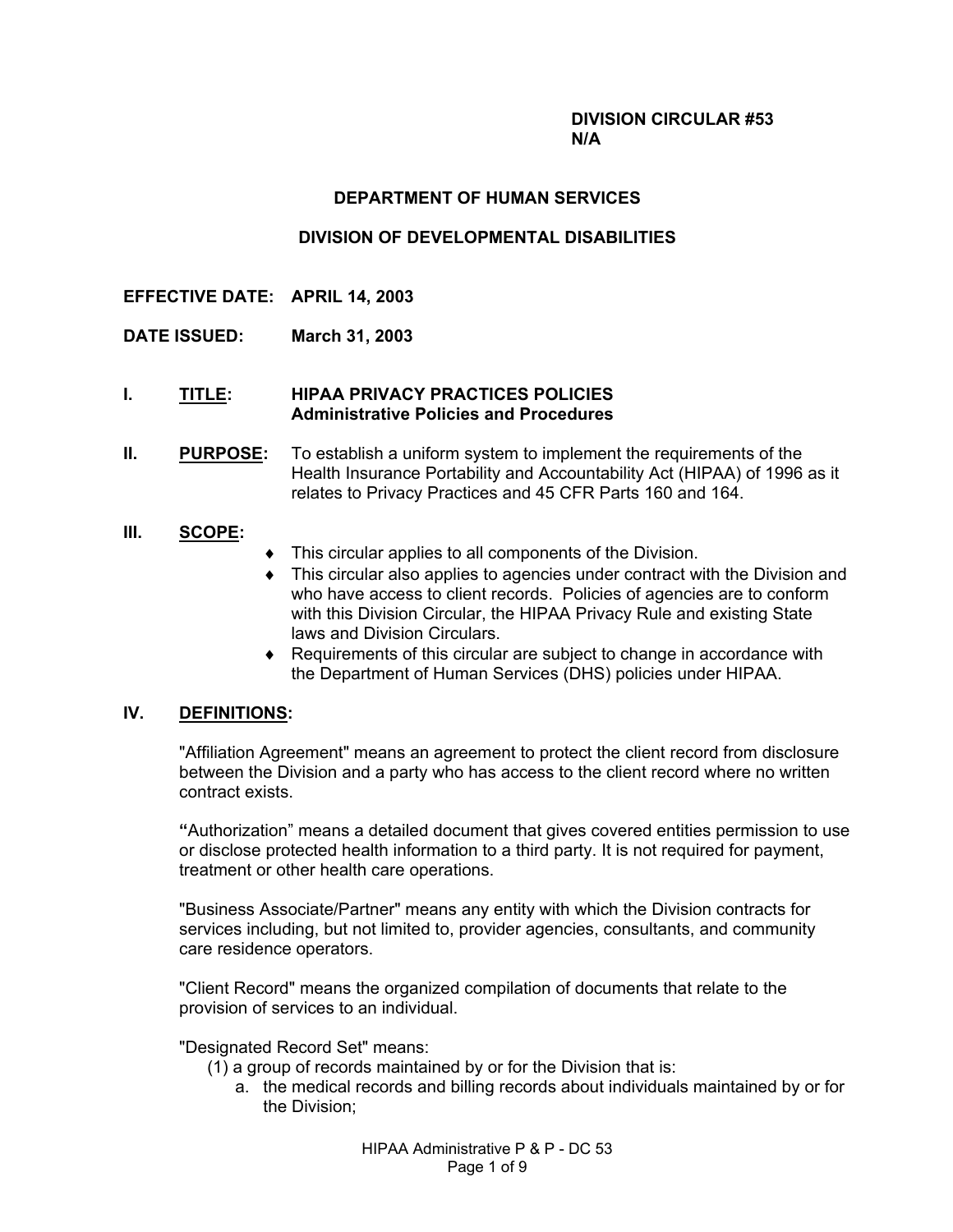- b. the enrollment, payment, claims adjudication, and case or medical management record systems maintained for individuals of the Division; and
- c. used, in whole or in part, by or for the Division to make decisions about services for individuals.

(2) For purposes of this circular, the term record means any item, collection, or grouping of information that includes protected health or billing information and is maintained, collected, used, or disseminated by or for Division.

"Disclosure" means the release, transfer, provision of access to, or divulging in any other manner of information outside the entity holding the information.

ìDivision Component" means any of the following components of the Division: Regional Assistant Director's office, developmental centers, regional offices, guardianship office or central office unit.

"Health Care Operations" means members of the medical staff, the risk or quality improvement manager, members of the quality improvement team or other designated Division staff may use information in the client record to assess the care and outcomes. This information may then be used in an effort to continually improve the quality and effectiveness of the health care and service we provide.

ìHealth informationî means any information (whether oral or recorded in any form or medium) that is created or received by the Division that relates to the past, present or future physical or mental health or condition of an individual, the provision of health care to an individual or the past, present or future payment for the provision of health care to an individual.

"HIPAA Privacy Rule" means the Health Insurance Portability and Accountability Act of 1996 as it relates to Privacy Practices and 45 CFR Parts 160 and 164.

"Individual served" means the person who is receiving services from the Division of Developmental Disabilities, also known as client.

"Minimum Necessary" means the Division component is required to take reasonable steps to limit the use or disclose of, and requests for, protected health information to the minimum amount of information necessary to accomplish the intended purpose.

"Payment" means the activities undertaken by: 1) a 'division component' to obtain premiums or to determine or fulfill its responsibility for coverage and provision of benefits under the health plan; or, 2) or to obtain or provide reimbursement for the provision of health care.

ìPsychotherapy notesî means notes recorded (in any medium) by a health care provider who is a mental health professional documenting or analyzing the contents of conversation during a private counseling session or a group, joint, or family counseling session and that are separated from the rest of the individual's medical record.

ìProtected Health Informationî (PHI) means individually identifiable health information created or received by the Division which is transmitted or maintained by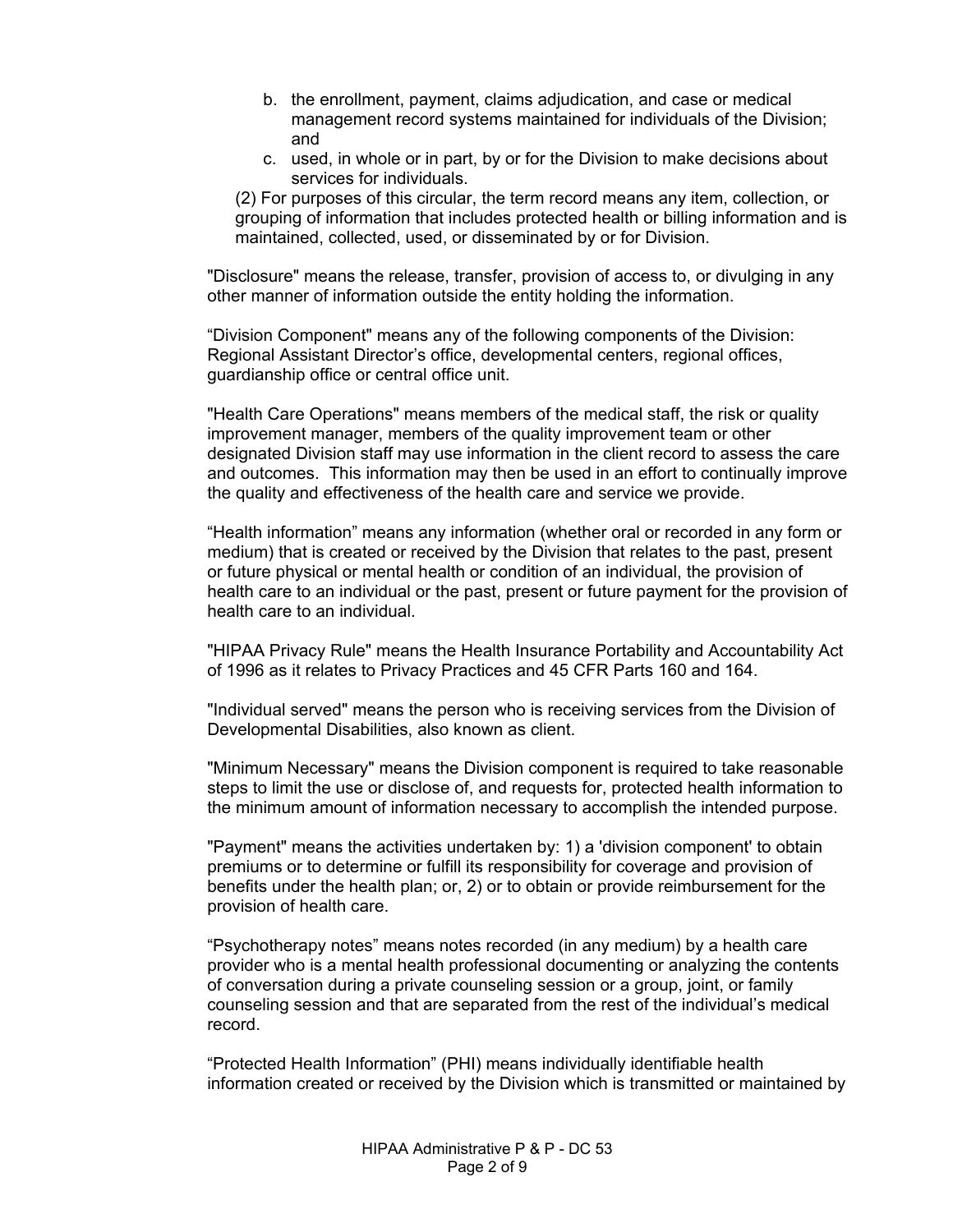electronic media or transmitted or maintained in any other form or medium. PHI includes oral, written or electronic information.

"Treatment" means the provision, coordination, or management of health care and related services by one or more health care providers, including the coordination or management of health care by a health care provider with a third party; consultation between health care providers relating to a patient; or the referral of a patient for health care from one health care provider to another.

"Use" means the sharing, employment, application, utilization, examination, or analysis of individual health information.

"Volunteers" means an unpaid person who supports and supplements programs and services. A person may volunteer individually, intern, or as a member of an organized group. (See Division Circular #24)

"Workforce Member" means employees, volunteers, trainees, and other persons whose conduct, in the performance of work for a covered entity, is under the direct control of such entity, whether or not they are paid by the covered entity.

## **V. ADMINISTRATIVE POLICIES/PROCEDURES:**

- **A. General Policy for Compliance**
- **B. Privacy Officer Job Description (DC53 Appendix A)**
- **C. Workforce Access to PHI**
- **D. Training (Confidentiality Statement)**
- **E. Intimidation/Retaliation**
- **F. Sanctions**
- **G. Documentation**
- **H. Office Safeguards (DC53-Appendix B)**
- **I. Business Partner's Agreement (DC53 Appendix C)**
- **J. Mitigation**
- **K. Existing Laws/Statutes**
- **L. Relevant Documents**

### **A. General Policy for Compliance**

- 1. The Division may not use or disclose "protected health information" (PHI) as identified under HIPAA except as authorized by the individual who is the subject of the information or as explicitly required or permitted in this circular.
- 2. All protections contained in this circular shall apply to the entire client record, as defined at N.J.A.C. 10:41-2 et seq. (Division Circular 30), because of the prevalence of PHI throughout the record.
- 3. Information concerning the status of individuals who are HIV positive shall not be included in the client record and shall be available in accordance with Division Circular 45.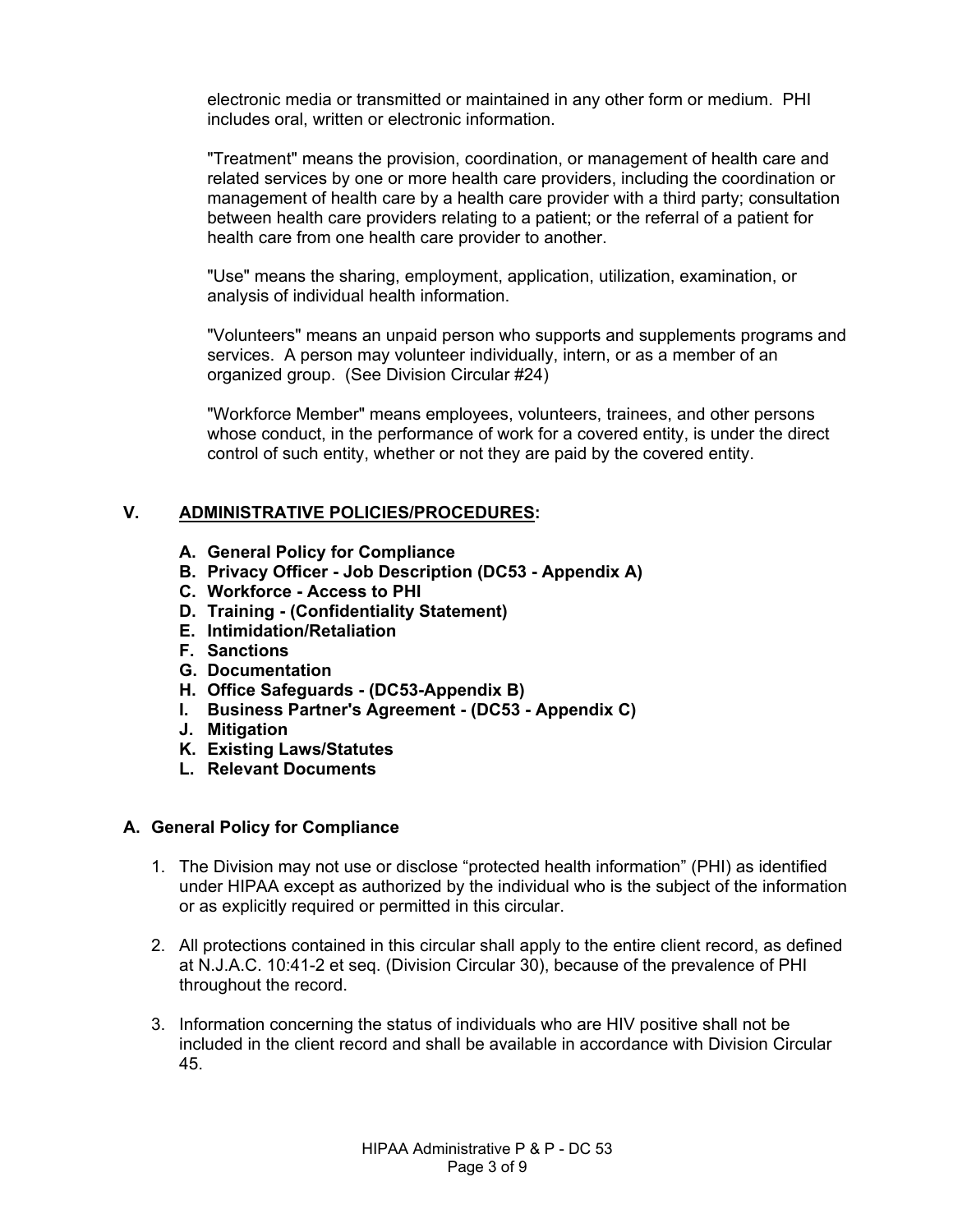4. The Division will periodically issue HIPAA Bulletins to address issues specific to the Division.

## **B. Privacy Officer - Job Description (DC53 - Appendix A)**

Each Division component shall identify a HIPAA Privacy Officer.

1. Each developmental center, regional office and the central office shall have one staff member identified to respond to requests under this circular.

#### Primary Duties of Privacy Officer

- a. Ensure that individual information in any form is kept confidential.
- b. Ensure that the Notice of Privacy Practices is provided to new admissions and posted in public areas. The privacy officer shall keep a copy of all notices and revisions.
- c. Ensure all current employees receive a confidentiality statement and receive training on the policy by April 14, 2003.
- d. Ensure all new employees receive a confidentiality statement and receive training on the policy within 30 days of hire.
- e. Review requests made in accordance with this circular.
- f. Investigate complaints of violations of the policy.

### **C. Workforce - Access to PHI**

- 1. Access to the client record shall be on a "need to know" basis. "Need to know" shall be determined by a review of the function of the party making the request, the sensitivity of the information requested, and a decision as to whether the information requested is essential for the party to complete his or her official function. Only the minimum amount of necessary information shall be released for all non-routine disclosures, the minimum necessary information shall be determined on a case-bycase basis (refer to Division Circular 53A).
- 2. Staff that provides direct services shall have access to those individual records of the person served. These include but are not limited to:
	- a. Health care professionals (doctors, nurses, pharmacists, etc);
	- b. Psychologists;
	- c. Case managers;
	- d. Social workers;
	- e. Speech Therapists;
	- f. Physical Therapists;
	- g. Occupational Therapists;
	- h. Psychiatrists;
	- i. Counselors;
	- j. Direct Care Staff;
	- k. Guardianship Workers;
	- l. All members of the Interdisciplinary Team not otherwise listed who are responsible for the provision of services;
	- m. Clerical Support Staff to the professionals listed above;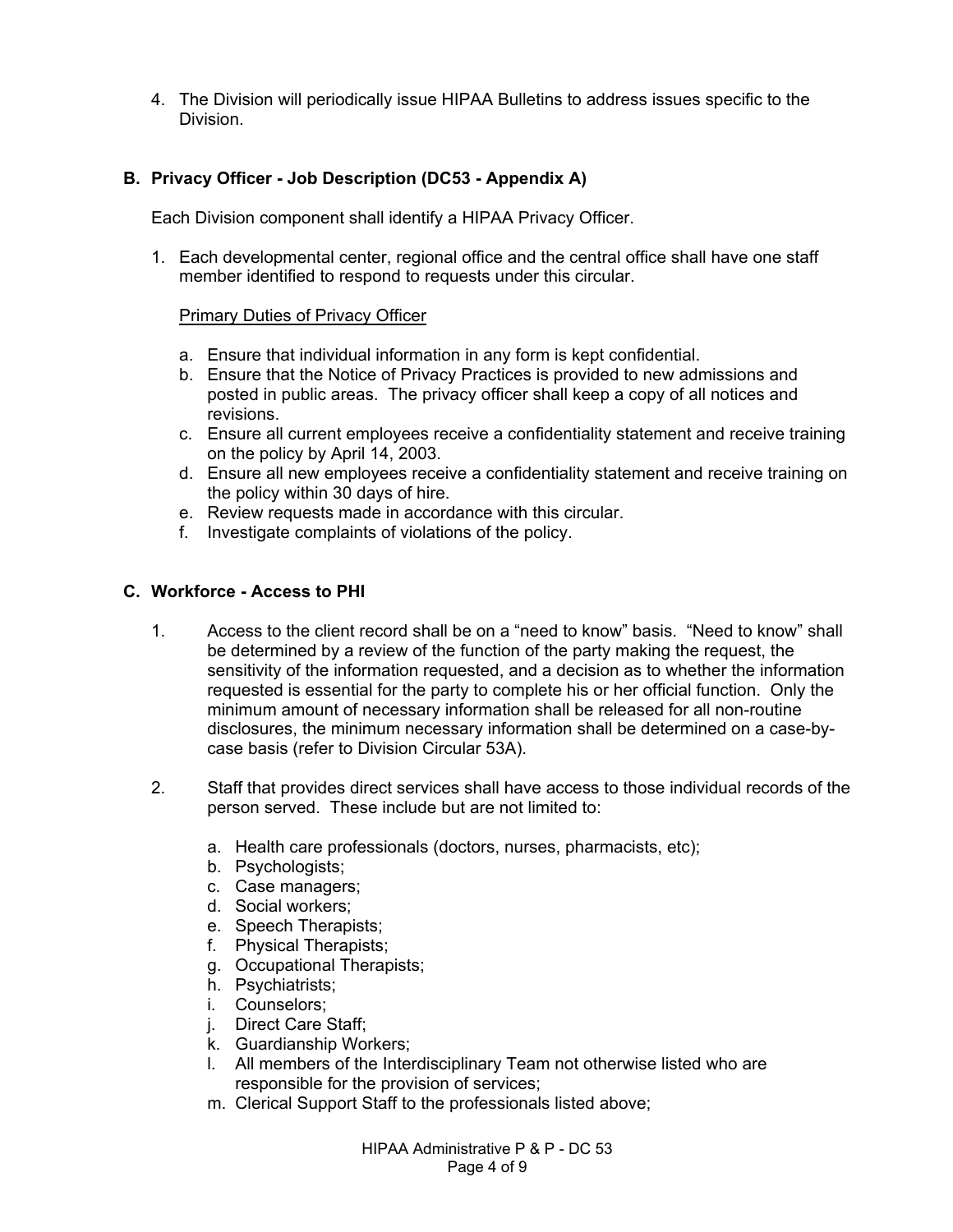- n. Consultants;
- o. Professional staff of agencies to which a referral has been made for services.
- 3. Staff shall not have access to the individual record of persons to whom they do not provide services without proper authorization.
- 4. Staff who provide emergency services to individuals or who provide coverage during staff absences shall have access to the client record of persons served on this basis.
- 5. Division Intake staff, to determine eligibility for services, shall have access to all client records of the Division.
- 6. Supervisors shall have access only to the client records of persons served by their subordinate staff.
- 7. Managers or administrative staff of a component shall have access to all client records for those individuals for whom they have responsibility.
- 8. Staff involved in licensing, investigative and quality assurance activities for the Division shall have access to the client records of individuals in the course of their normal responsibilities.
- 9. Staff who have special assignments, such as Division liaisons and employee relations officers, shall have access to the client record of individuals in the course of their normal responsibilities.
- 10. Contract administrators shall have access to the client records of individuals served by their contract as well as information contained in requests for proposals for new contracts.
- 11. Business/fiscal office staff shall have access to the records of the individuals that are necessary to complete their work related to the individuals for whom they provide services.
- 12. Volunteers shall have access to client records on a "need to know" basis as approved by the head of the Division component. (Refer to Division Circular 24)
	- a. All volunteers shall be required to sign a written statement that they will agree to protect patient information in accordance with federal and state law and Department and Division regulations. Sanctions addressed in statement are inapplicable to volunteers. However, volunteers who violate this policy will no longer serve as a volunteer with the Division. (Confidentiality Statement: DC53- 1)
	- b. Volunteers include but are not limited to Board of Trustees, steering committees, Human Rights Committee, Unusual Incident Report committees, as well as individuals who work directly with a person served.
	- c. Volunteers must receive the HIPAA Awareness In-Service training provided to Division employees.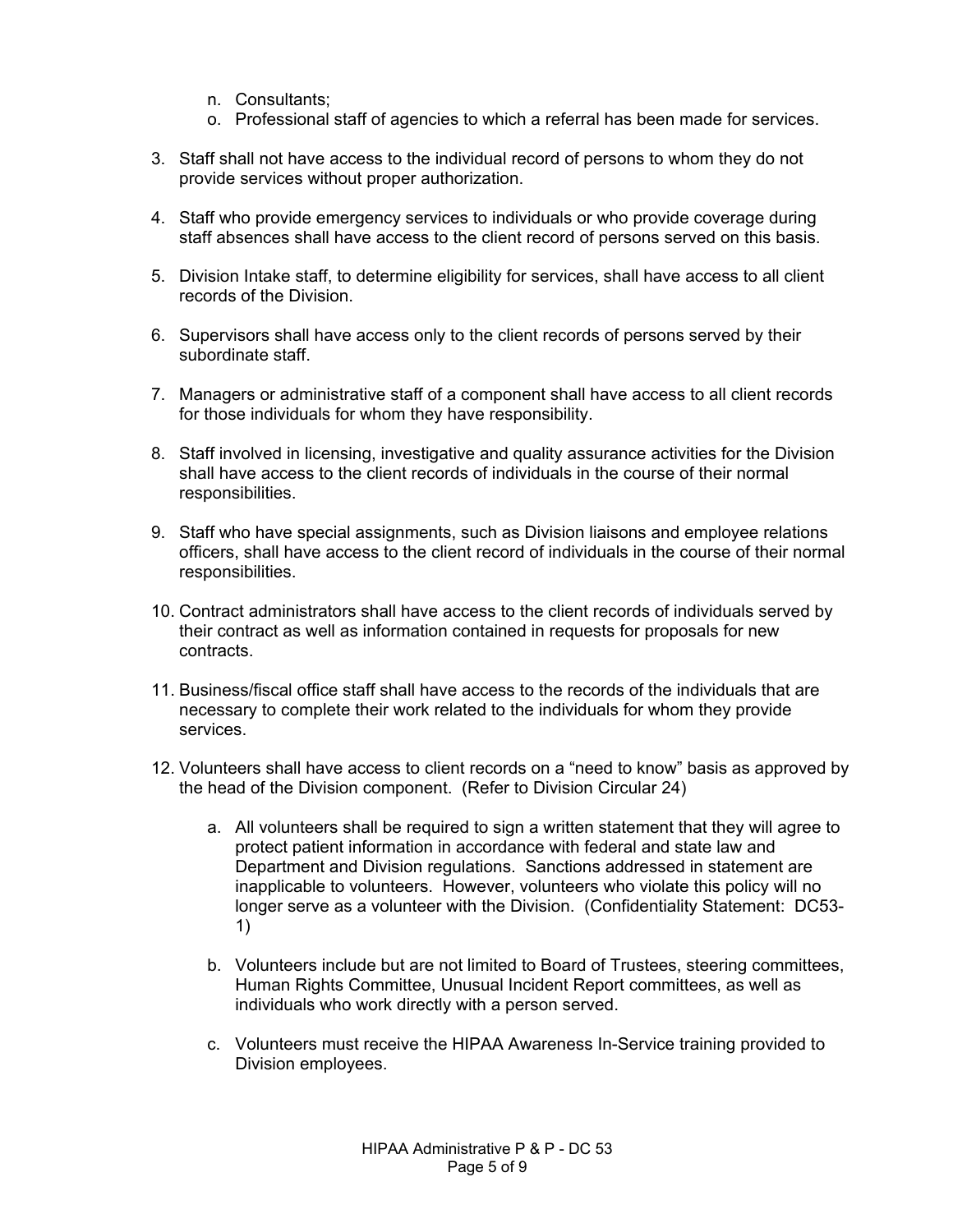- d. To the extent practicable, individual-identifying information should be redacted when provided in meetings attended by non-Division individuals.
- 13. Support staff, including personnel and maintenance staff, shall not have access to client records.
- 14. Food services and transportation staff shall have access to the minimum necessary individual information to provide appropriate support services to individuals being served.
- 15. The division component requesting access to electronic file owned by another division component will complete a "Request for Electronic File Access" form and submit it for approval in accordance with Division Circular 25.
- 16. The largest single database of the Division is the client database. Access not stipulated in this circular shall conform with the requirements of NJAC 10:41-2 (Division Circular 30).

# **D. Training**

- 1. A component shall provide training to all employees on the policies and procedures regarding the protection of PHI.
- 2. Upon completion of training, each employee must receive a Confidentiality Statement.
- 3. The component must document that training has been provided to each employee.
	- a. A component shall provide training to each current employee no later than 90 days from the effective date of this circular;
	- b. Thereafter, each new employee shall be trained within 30 days of hire;
	- c. To each employee whose functions are affected by a material change in the policies or procedures within 30 days of that change.
- 4. The component must provide a copy of the HIPAA Fact Sheet to all employees during the training.

# **E. Retaliation/Intimidation**

A component may not intimidate, threaten, coerce, discriminate against, or take other retaliatory action against:

- 1. Any individual exercising any rights under or participating in any process established by this policy, including the filing of a complaint.
- 2. Any individual who may report suspected violations of the HIPAA Privacy Practices.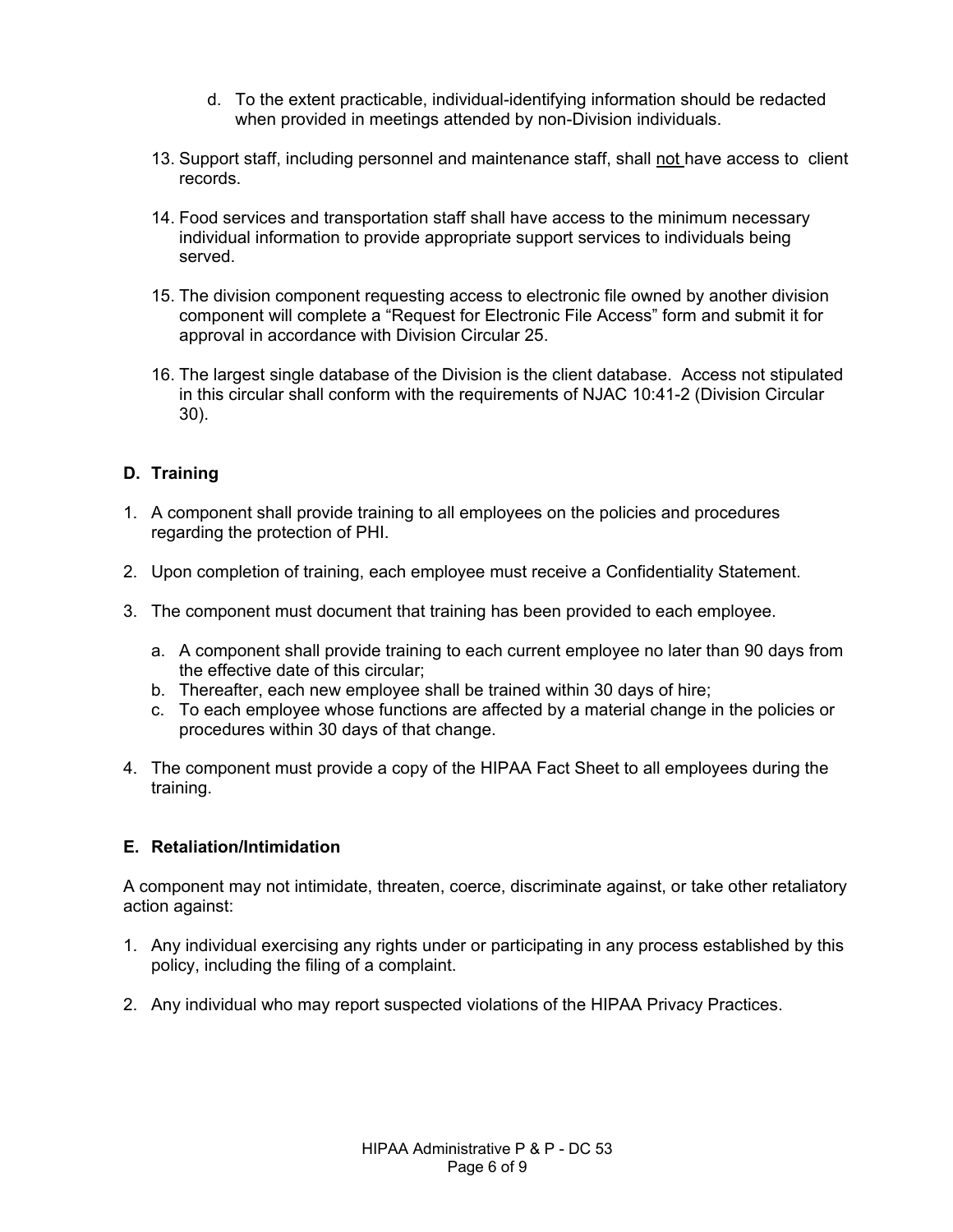## **F. Sanctions**

If a Division employee willfully violates the terms of this circular, he or she may be subject to disciplinary action in accordance with Administrative Order 4:08.

### **G. Documentation**

- 1. This circular applies to PHI maintained in accordance with the State of New Jersey General Records Retention Schedule. Generally, client records are retained in the Division for ten years after death or discharge. Client related litigation records and medical discharge summaries are to be retained in accordance with the General Records Retention Schedule.
- 2. It is required that each Division component document all actions required by the privacy rule, either in written or electronic form. This documentation must be retained for six (6) years, or in accordance with the General Records Retention Schedule, from the date of its creation or the date when it was last in effect, whichever is later.
- 3. The following documentation is required:
	- a. All policies and procedures created for the purpose of complying with the Privacy Rule, including updates, revisions or changes made to policies and procedures.
	- b. Requests for restrictions and related documentation.
	- c. Business Partner Agreements and Affiliation Agreements.
	- d. Authorization forms.
	- e. Samples of all written notices, memoranda, and letters that are issued regarding the privacy rule.
	- f. Communications and disclosures such as court orders, subpoenas, administrative orders, etc., which provide the basis for a disclosure.
	- g. Accounting of all disclosures of PHI.
	- h. Requests for amendments and all related documentation.
	- i. Complaints and all related documentation.

### **H. Office Safeguards Policy - (Appendix B)**

- 1. The component must have in place administrative, technical and physical safeguards to protect the privacy of PHI.
	- a. The component must reasonably safeguard the client record from intentional or unintentional use or disclosure that is in violation of the policy.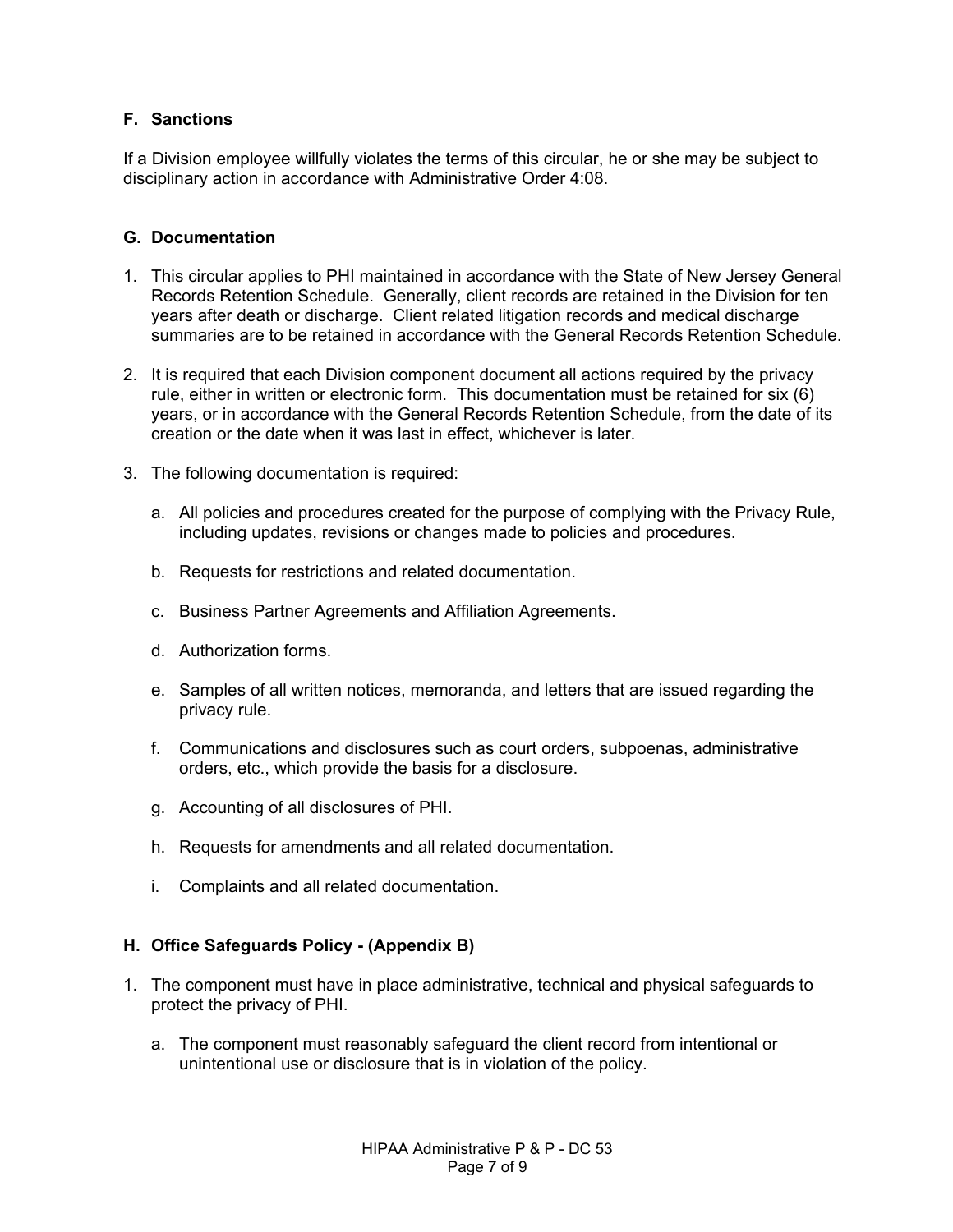- b. A component must reasonably safeguard PHI to limit incidental uses or disclosures made pursuant to an otherwise permitted or required use or disclosure.
- 2. Refer to Appendix B, Office Safeguard Policy and Procedures.

# **I. Business Partners/Affiliation Agreements - (Appendix C)**

- 1. Each Division component shall ensure there is a signed Business Partner Agreement with all business partners.
	- a. The business partner shall sign the Department of Human Services' Business Partner Agreement (BPA).
	- b. Any request to the Division to sign a BPA from an outside entity shall be forwarded to the Division APO for review. The entity shall be advised, in writing, that the Division will provide a BPA if there is a contract and the Division provides PHI to the entity.
	- c. When a business partner no longer serves an individual, the business partner shall provide all records to the Division on the day the individual leaves the services of the business partner. (Refer to Division Circular 11)
	- d. A business partner agreement shall be signed for each contract number issued by the Division.
	- e. When an entity has access to the client record but no written contract exists, the Division may require that a BPA be signed or some other document that states that the protections of this policy will apply.
	- f. A business partner agreement is not required for treatment providers.

# **J. Mitigation**

The Division must mitigate, to the extent practicable, any harmful effect that is known to the Division of a use or disclosure of PHI in violation of its policies and procedure or the requirements of this circular or by its business associates. This applies to PHI released by the Division, its Business Partners and Affiliates.

- **K. Existing Regulations/Policies** applicable to this policy:
- ♦ Division Circular 53A HIPAA Uses and Disclosures Policies & Procedures
- ♦ Division Circular 53B HIPAA Individual Rights Policies & Procedures
- ♦ Division Circular #30 Access to Client Records and Record Confidentiality (NJAC 10:41.2) (NJSA 30:4.23.4)
- ♦ Division Circular 11 Records Retention and Destruction
- ♦ Division Circular 24 Volunteers
- ♦ Division Circular 25 Access to Electronic Files
- ♦ Division Circular 45 HIV/AIDS
- ♦ Administrative Order 4:08
- ♦ State of New Jersey General Records Retention Schedule